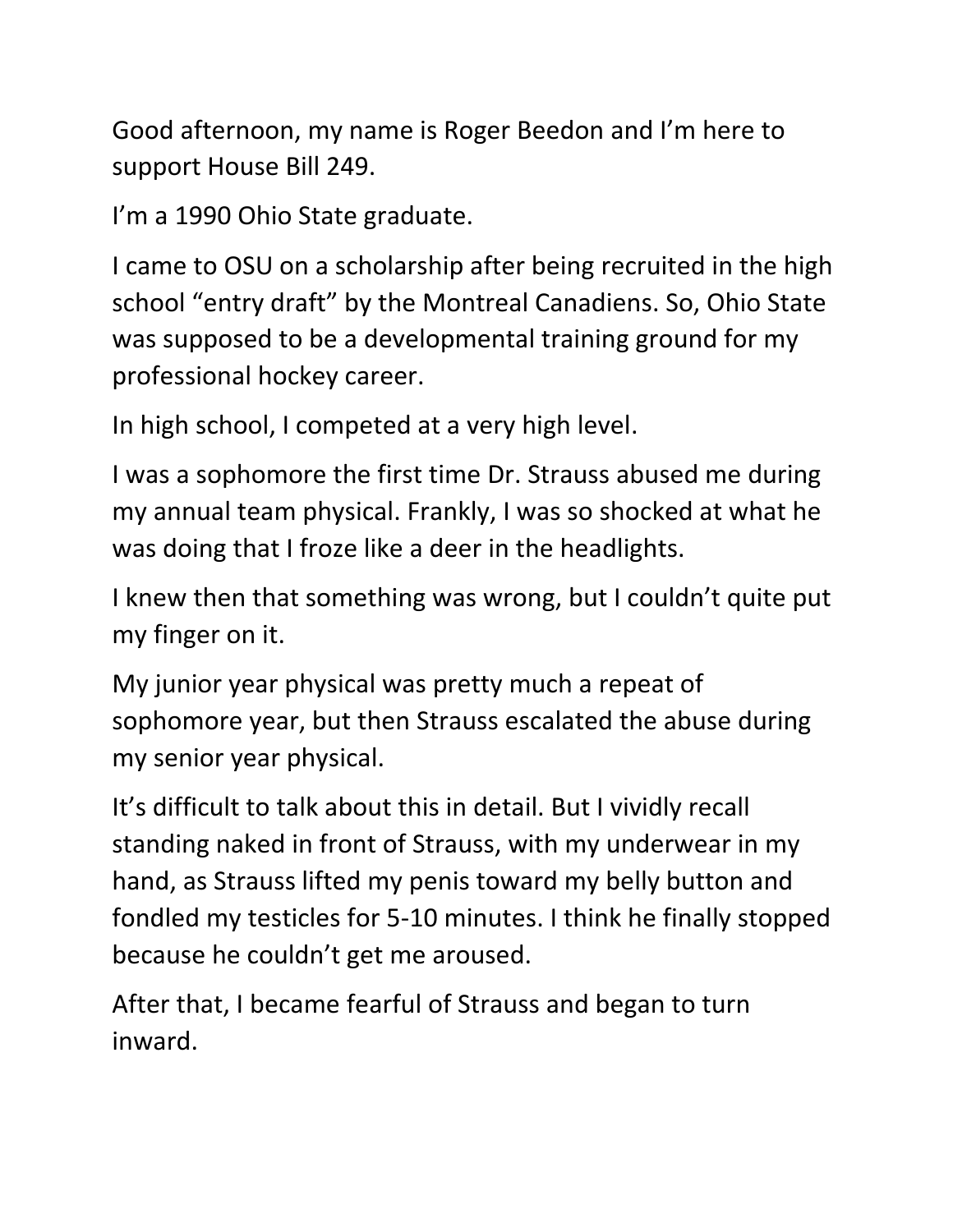Instead of focusing on my grades and hockey, I focused on avoiding Strauss because I didn't want to give him a chance to hurt me again.

My biggest fear was that I'd have to see him for an injury since he was our team doctor.

As a result, my grades began to suffer senior year and so did my performance on the ice.

I was no longer competing at a high level.

Of course, senior year is the most important time for athletes who are hoping to turn pro because that's when the scouts are around.

So, that is my personal heartbreak: I truly believe Strauss ruined my chances to turn pro with the Montreal Canadiens.

Now I'd like to talk about seeing Strauss's photo in the newspaper last year. Quite simply, a tidal wave of emotions flooded over me – I became anxious, my heart started pounding and I had to remind myself that he can't hurt me anymore.

Then I took the call from the investigators at Perkins Coie, which was very traumatic. It took me about 20 minutes to compose myself after we hung up.

That's when I realized I'd been pushing my hurt and anger aside for years.

Since then , I've been diagnosed with PTSD and depression.